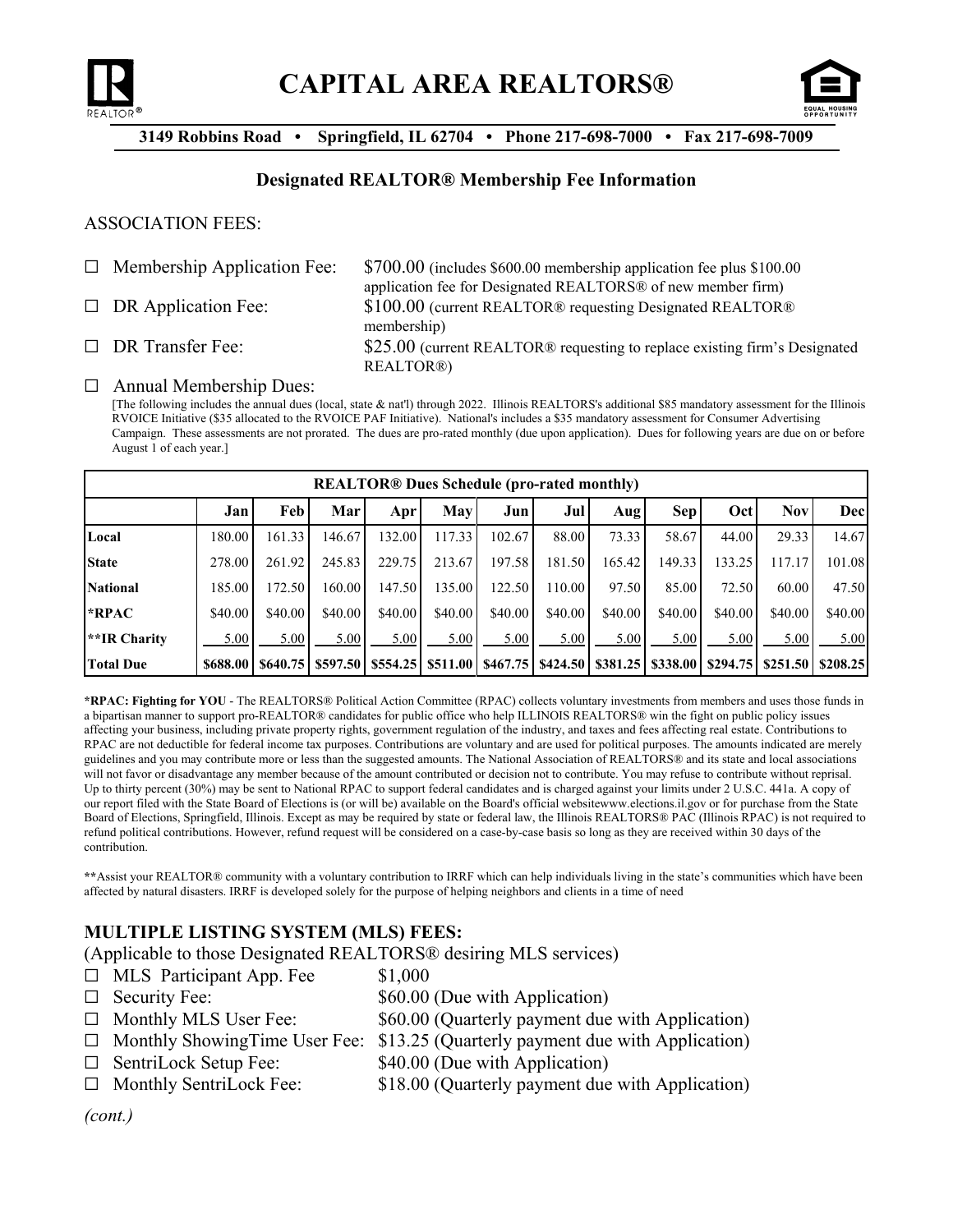*Designated REALTOR® Fee Information Page 2*

APPLICATIONS AND FORMS NEEDED:

- 1. Designated REALTOR® application
- 2. MLS affidavit (if joining MLS)
- 3. MLS Participation Agreement (if joining MLS)
- 4. Affidavit of organization
- 5. Copy of Illinois Broker's license or Appraiser's license or certificate
- 6. Check made out to the Capital Area REALTORS® in the appropriate amount
- 7. Copy of office license, only if office is a corporation

## (PLEASE CONTACT CAR AFTER DESIGNATED REALTOR® APPROVAL FOR CURRENT FEES FOR LICENSED INDIVIDUALS WITHIN THE OFFICE. ALL LICENSED INDIVIDUALS ASSOCIATED WITH THE FIRM WILL BE ASSESSED FEES PER THE BYLAWS.)

| Please make your checks payable to:<br><b>Capital Area REALTORS® or CAR</b> |                                                                 |  |
|-----------------------------------------------------------------------------|-----------------------------------------------------------------|--|
|                                                                             | Mastercard $\Box$ Discover $\Box$ Check $\Box$ #<br>Visa $\Box$ |  |
| Exp. Date<br>Amount \$                                                      | Name:<br>Signature:<br>Date                                     |  |

**If you have any questions concerning this application please call Jennifer Kennedy at 217-698-7000.**

*DRFI 01/22*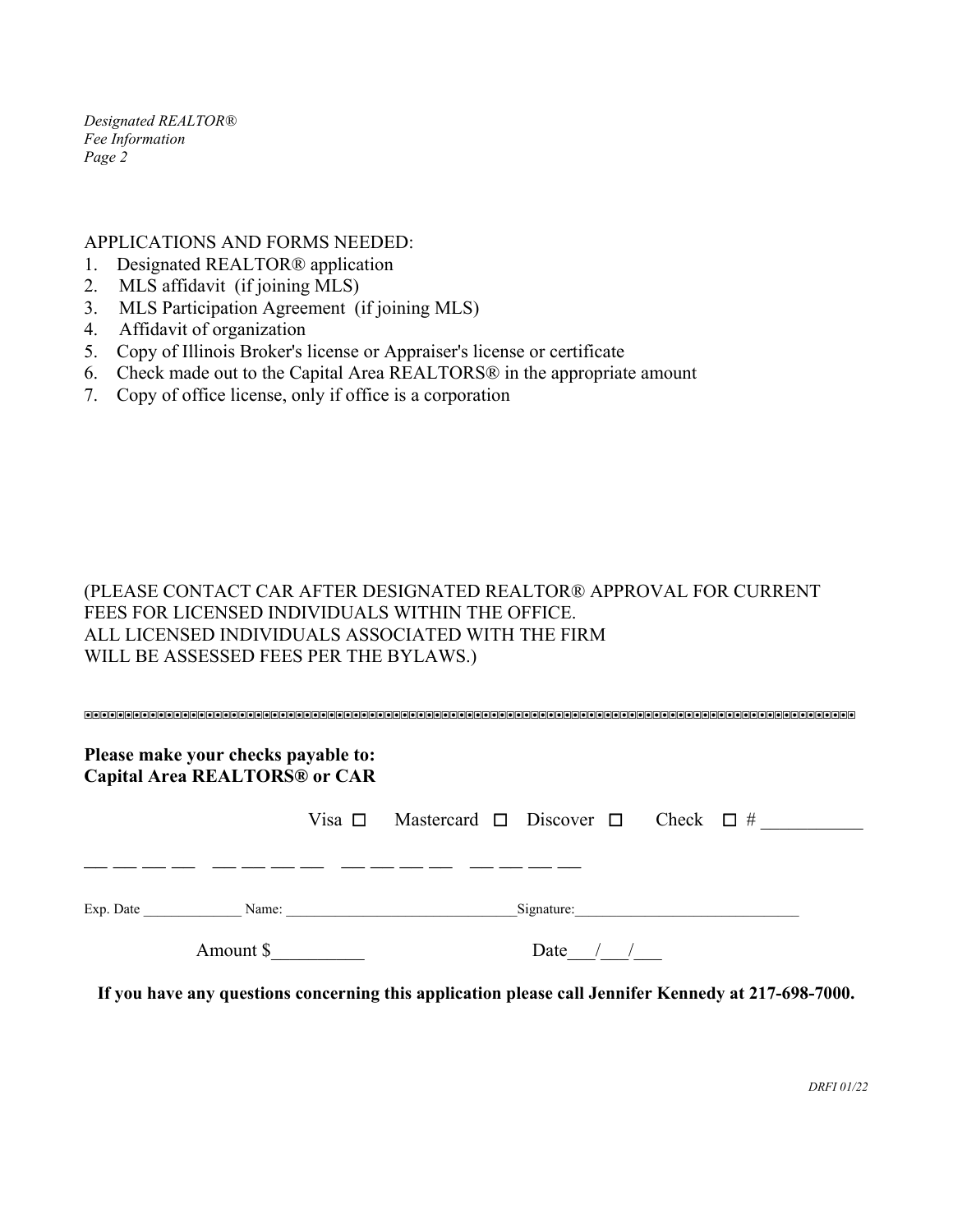



#### **3149 Robbins Road • Springfield, IL 62704 • Phone 217-698-7000 • Fax 217-698-7009**

#### **Application for Designated REALTOR® Membership**

I hereby apply for Designated REALTOR® membership with the Capital Area REALTORS®. Enclosed is my NON-REFUNDABLE application fee of \$700.00, (\$25.00 for current REALTOR® members). Also, enclosed is my NON-REFUNDABLE prorated annual membership dues of \$ REALTOR® Members.

| Name of Applicant:                                                                                                 |                                                               |                                   | Date of Birth                                                                                                         |
|--------------------------------------------------------------------------------------------------------------------|---------------------------------------------------------------|-----------------------------------|-----------------------------------------------------------------------------------------------------------------------|
| (First)                                                                                                            | (Middle)                                                      | (Last)                            |                                                                                                                       |
|                                                                                                                    |                                                               |                                   |                                                                                                                       |
|                                                                                                                    |                                                               |                                   |                                                                                                                       |
| Indicate legal status:                                                                                             | $\Box$ Sole Proprietor<br>$\Box$ Corporation                  | $\Box$ DBA<br>$\Box$ Partnership  | $\Box$ Limited Liability Company                                                                                      |
| Position with firm:                                                                                                | $\Box$ Principal<br>$\Box$ Office Manager<br>$\Box$ Appraiser | $\Box$ Partner<br>$\Box$ Employee | □ Corporate Officer<br>□ Independent Contractor<br>$\Box$ Other<br>(If "other" explain)                               |
| How long have you been associated with your office?                                                                |                                                               |                                   |                                                                                                                       |
| Office Address                                                                                                     |                                                               |                                   | Office Phone                                                                                                          |
| (Street)                                                                                                           | (Town)                                                        | $\overline{Zip}$                  |                                                                                                                       |
| Home Address<br>(Street)                                                                                           |                                                               |                                   | Home Phone                                                                                                            |
|                                                                                                                    | $\overline{\text{(Town)}}$                                    | $\overline{Zip}$                  |                                                                                                                       |
| Moved to present office in $\frac{1}{(Year)}$ from                                                                 |                                                               |                                   | (Firm Name & Address)                                                                                                 |
|                                                                                                                    |                                                               |                                   | Main Contact Phone# to list in MLS                                                                                    |
|                                                                                                                    |                                                               |                                   |                                                                                                                       |
| Are you actively engaged in the real estate business? $\Box$ Yes $\Box$ No                                         |                                                               |                                   |                                                                                                                       |
| License Number:                                                                                                    | $\Box$ Broker<br>$\Box$ Other                                 | $\Box$ Managing Broker            | □ Licensed Appraiser<br>□ Certified Residential Appraiser<br>$\Box$ Certified General Appraiser                       |
| Do you hold yourself out to the public as being actively engaged in the real estate business? $\Box$ Yes $\Box$ No |                                                               |                                   |                                                                                                                       |
| $since \_\_\_$ .                                                                                                   |                                                               |                                   |                                                                                                                       |
| name                                                                                                               |                                                               |                                   | Have you held, or do you hold membership in another Board/Association of REALTORS®? $\Box$ Yes $\Box$ No If yes, list |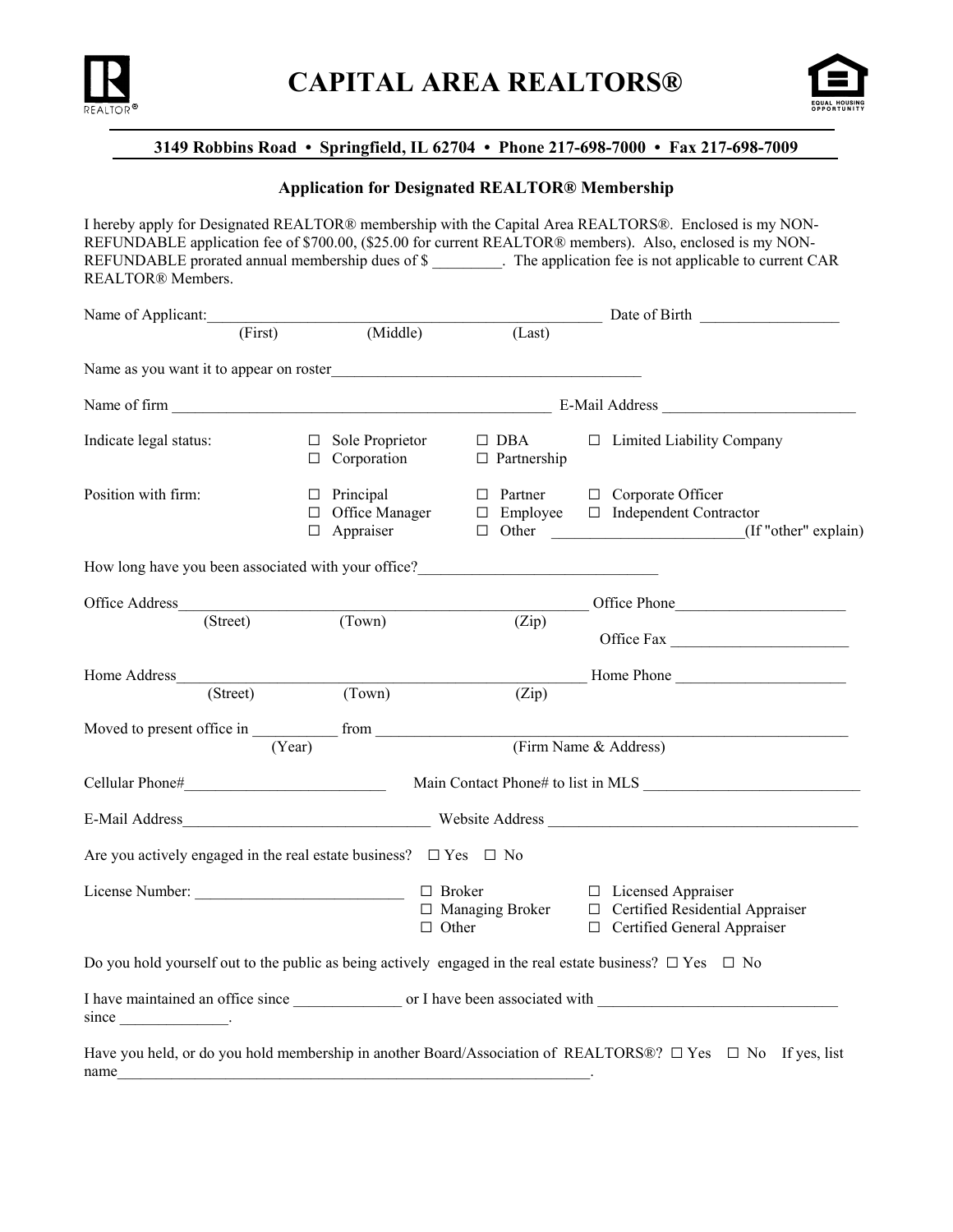Have you ever been refused membership in any other Board/Association of REALTORS®?  $\Box$  Yes  $\Box$  No If yes, why?

Please list any professional real estate designations you hold: \_\_\_\_\_\_\_\_\_\_\_\_\_\_\_\_\_

Do you hold, or have you ever held, a real estate license in any other state?  $\Box$  Yes  $\Box$  No If so, specify

Have you appeared before any real estate licensing authority, within the past three years, in defense of an alleged violation of license law? *(If yes, state the approximate date, city and state the disposition of the matter using a separate attached statement.*)  $\Box$  Yes  $\Box$  No

Has your real estate license, in this or any other state, been suspended or revoked? *(If "yes", on a separate attachment*  specify the place(s) and date(s) of such action, and detail the circumstances relating thereto)  $\Box$  Yes  $\Box$  No

Is there any record of official sanctions involving unprofessional conduct against you within the last three (3) years? *(If "yes", please explain on a separate attachment*)  $\Box$  Yes  $\Box$  No

Have you been found to have violated the REALTOR Code of Ethics by any Real Estate Board/Association within the past three (3) years? *(If yes, state circumstances in each instance on a separate attached statement*)  $\Box$  Yes  $\Box$  No

Are there now any pending or unresolved complaints, or have there been within the past three years, any complaints against you or the firm with which you have been associated before any state real estate regulatory agency or any other agency of government? *(If "yes", on a separate attachment specify the substance of each complaint in each state, the agency before which complaint was made, and the current status or resolution of such complaint*)  $\Box$  Yes  $\Box$  No

Have you ever been convicted of a felony *(If so, give details on a separate sheet of paper)*?.  $\Box$  Yes  $\Box$  No

List all licensed persons ( salespeople, brokers or appraisers) associated with your firm (use attached Certification of Licensee Form).

State the names and titles of all other principals, partners, or corporate officers of your firm.

| (Name)                                                                                                | (Title) |
|-------------------------------------------------------------------------------------------------------|---------|
| (Name)                                                                                                | (Title) |
| (Name)                                                                                                | (Title) |
| Is the Office Address, as stated in Section I, your principal place of business? $\Box$ Yes $\Box$ No |         |

List the name and addresses of all branch offices or other real estate firms in which you are a principal, partner or corporate officer:

(Name) (Address)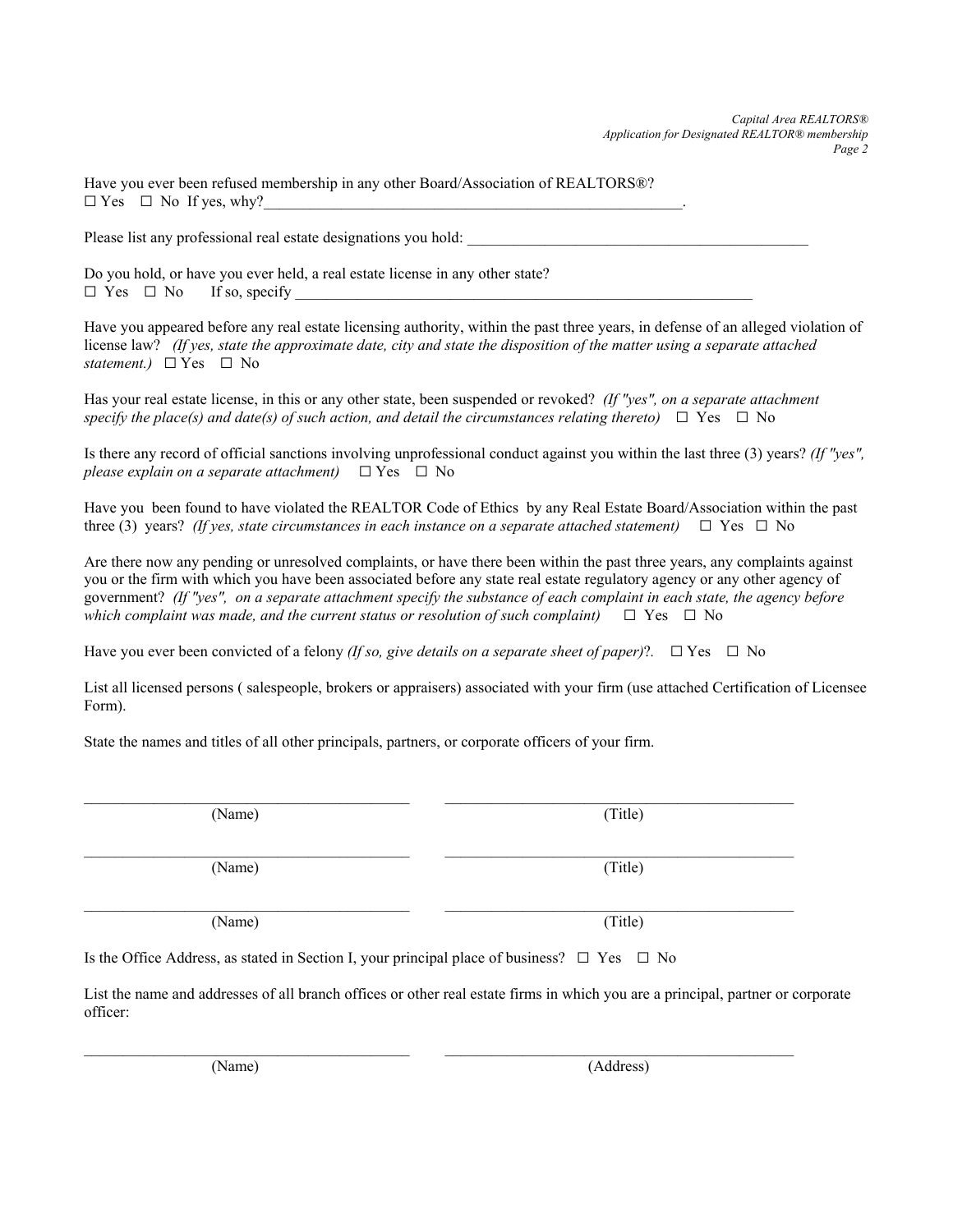*Capital Area REALTORS® Application for Designated REALTOR® membership Page 3*

 $\mathcal{L}_\mathcal{L} = \{ \mathcal{L}_\mathcal{L} = \{ \mathcal{L}_\mathcal{L} = \{ \mathcal{L}_\mathcal{L} = \{ \mathcal{L}_\mathcal{L} = \{ \mathcal{L}_\mathcal{L} = \{ \mathcal{L}_\mathcal{L} = \{ \mathcal{L}_\mathcal{L} = \{ \mathcal{L}_\mathcal{L} = \{ \mathcal{L}_\mathcal{L} = \{ \mathcal{L}_\mathcal{L} = \{ \mathcal{L}_\mathcal{L} = \{ \mathcal{L}_\mathcal{L} = \{ \mathcal{L}_\mathcal{L} = \{ \mathcal{L}_\mathcal{$ 

(Name) (Address)

(Name) (Address)

Name of institution(s) in which you maintain your escrow or trustee account (if held by a third party please indicate):

 $\mathcal{L}_\mathcal{L} = \{ \mathcal{L}_\mathcal{L} = \{ \mathcal{L}_\mathcal{L} = \{ \mathcal{L}_\mathcal{L} = \{ \mathcal{L}_\mathcal{L} = \{ \mathcal{L}_\mathcal{L} = \{ \mathcal{L}_\mathcal{L} = \{ \mathcal{L}_\mathcal{L} = \{ \mathcal{L}_\mathcal{L} = \{ \mathcal{L}_\mathcal{L} = \{ \mathcal{L}_\mathcal{L} = \{ \mathcal{L}_\mathcal{L} = \{ \mathcal{L}_\mathcal{L} = \{ \mathcal{L}_\mathcal{L} = \{ \mathcal{L}_\mathcal{$ 

 $\mathcal{L}_\text{max}$ 

Are you or is any real estate firm in which you are a sole proprietor, general partner or corporate officer involved in any pending bankruptcy or insolvency proceedings or have you or any real estate firm in which you are a sole proprietor, general partner or corporate officer been adjudged bankrupt in the past three (3) years? *(If yes, on a separate attachment please* specify the place(s) and date(s) of such action, and detail the circumstances relating thereto)  $\Box$  Yes  $\Box$  No

NOTE: If the answer to the previous question is yes applicant acknowledges that the Association may require as a condition of membership that the bankrupt applicant pay cash in advance for Association MLS fees for up to one (1) year from the date that membership is approved or from the date that the applicant is discharged from bankruptcy (whichever is later) or, in the event that bankruptcy proceedings are initiated subsequent to obtaining membership in the Association, that the member may be placed on a "cash basis" from the date that bankruptcy is initiated until one (1) year from the date that the member has been discharged from bankruptcy.

In the event my application is approved, I agree to complete the orientation course of the Capital Area REALTORS® and to thoroughly familiarize myself with the Code of Ethics of the National Association of REALTORS®, including the duty to arbitrate business disputes in accordance with the Code of Ethics and Arbitration Manual of the Association and the Constitutions, Bylaws and Rules and Regulations of the Capital Area REALTORS®, the Illinois Association of REALTORS®, and the National Association of REALTORS®, and I further agree to complete satisfactorily a reasonable and nondiscriminatory written examination covering such Code, Constitutions, Bylaws, Rules and Regulations, and duty to arbitrate. I further agree that my act of paying dues shall evidence my initial and continuing commitment to abide by the aforementioned Code of Ethics, Constitutions, Bylaws, and rules and regulations and duty to arbitrate all, as from time to time amended. Finally, I consent that and authorize the Association, through its membership committee or otherwise to invite and receive information and comment about me from and member or other person, and I agree that any information and comment furnished in response to any such invitation shall be conclusively deemed to be priviledged and not form the basis of any action by me for slander, libel, or defamation of character.

NOTE: Applicant acknowledges that if accepted as a Member and he/she subsequently resigns or is expelled from membership in the Association with an ethics complaint or arbitration request pending, the Board of Directors may condition renewal of membership upon the applicant's verification that he/she will submit to the pending ethics or arbitration proceeding and will abide by the decision of the Hearing Panel; or if applicant resigns or is expelled from membership without having complied with an award in arbitration, the Board of Directors may condition a new membership upon his/her payment of the award, plus any costs that have previously been established as due and payable in relation thereto, provided that the award and such costs have not, in the interim, been otherwise satisfied.

**Orientation Policy.** The orientation course is a one and a half-day session held once every quarter (typically in January, April, July and October). You must successfully complete this course or you will NOT qualify for REALTOR® membership. Completion of the orientation course must take place within the first two scheduled orientation programs offered after your application has been approved by the Board of Directors. Individuals failing to complete the orientation course within the required time-frame will be dropped from membership. All dues and application fees are non-refundable. To rejoin at a later date would require submission of a newly completed application and payment of all applicable dues and fees. It is the applicant's responsibility to inquire about the dates and times of orientation.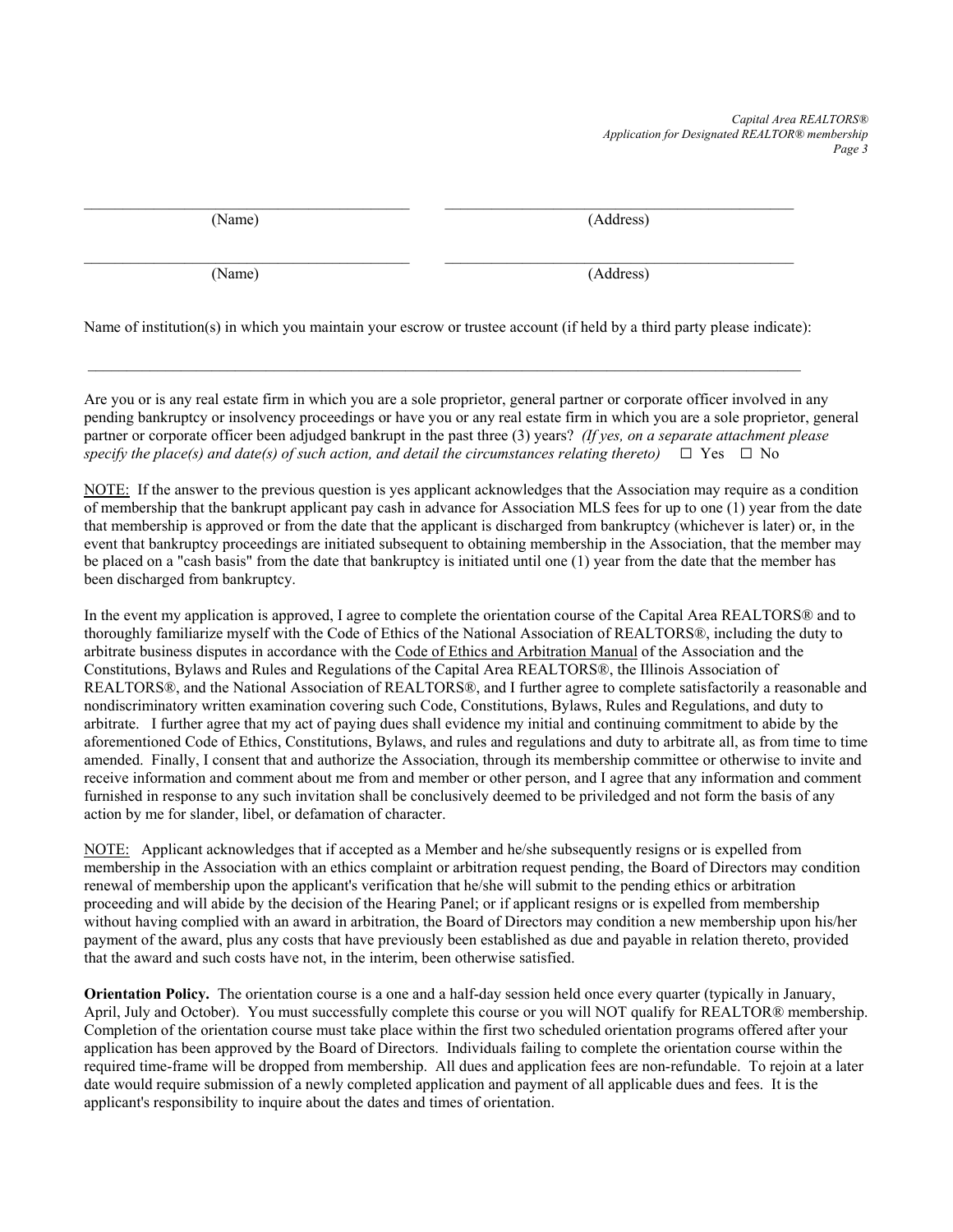*Capital Area REALTORS® Application for Designated REALTOR® membership Page 4*

I certify that in signing this application all information provided is true and correct and I authorize the Association through its representatives to make such investigation as may be considered necessary to verify the statements herein made by me. I further grant my permission for the Association to obtain a credit report prior to my appointment to membership and this shall not form the basis of any action by me for liable, slander or defamation of character. I agree to pay the established fees as are due and payable on or before December 1, as long as I remain a member of this Association.

The below undersigned applicant understands that by providing the association with the applicant's mailing address(es), email address(es), telephone number(s), and fax number(s), applicant consents to receive communications, advertisements and solicitations sent by or on behalf of the Capital Area REALTORS®, its subsidiaries and affiliates, namely the Illinois Association of REALTORS®, and the NATIONAL ASSOCIATION OF REALTORS® via U.S. mail, email, telephone, or facsimile at those number(s)/location(s) provided.

I understand the requirement and agree to attend one of the next two orientation programs offered which may include successful completion of a non-discriminatory written examination as a prerequisite to my consideration for membership.

I hereby certify that the foregoing information furnished by me is true and correct, and I agree that failure to provide complete and accurate information as requested, or any misstatement of fact, may be grounds for revocation of my membership if granted.

Dated \_\_\_\_\_\_\_\_\_\_\_\_\_\_\_\_\_\_\_\_\_ Signed \_\_\_\_\_\_\_\_\_\_\_\_\_\_\_\_\_\_\_\_\_\_\_\_\_\_\_\_\_\_\_\_\_\_\_\_\_\_\_\_\_\_\_\_\_\_

(Designated REALTOR® Applicant)

#### **2022 Orientation Dates (Tentative):**

February 24 (1:00-5:00 pm) & 25 (8:30 am - 5:00 pm) July 20 (1:00-5:00 pm) & 21 (8:30 am - 5:00 pm) October 19 (1:00-5:00 pm) & 20 (8:30 am - 5:00 pm)

*ADRM 01/22*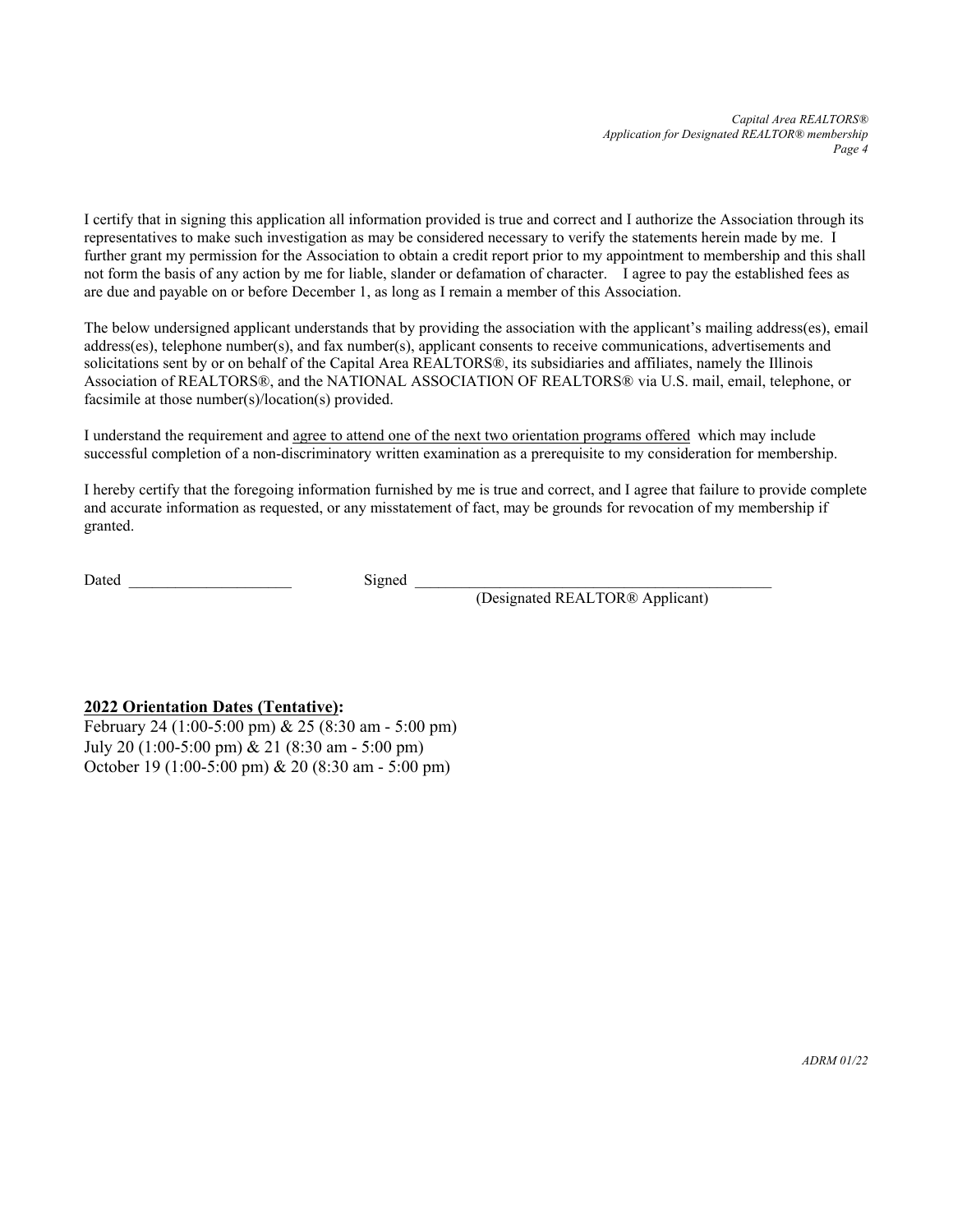# **CERTIFICATION OF LICENSEE FORM**

|            | Office Name                                                                                                                  |
|------------|------------------------------------------------------------------------------------------------------------------------------|
|            |                                                                                                                              |
|            | Principals Partners, or Corporation Officers Only                                                                            |
| Name/Title | License #                                                                                                                    |
|            |                                                                                                                              |
|            | <u> 1989 - Johann Harry Harry Harry Harry Harry Harry Harry Harry Harry Harry Harry Harry Harry Harry Harry Harry</u>        |
|            | Unlicensed Office Personnel Only (i.e. Administrative Assistants, etc.)                                                      |
| Name/Title |                                                                                                                              |
|            |                                                                                                                              |
|            |                                                                                                                              |
|            | List all Licensed Personnel (i.e., salespeople, brokers, appraisers) FULL OR PART TIME<br>Please list in alphabetical order. |
| Name       | License #                                                                                                                    |
|            |                                                                                                                              |
|            |                                                                                                                              |
|            |                                                                                                                              |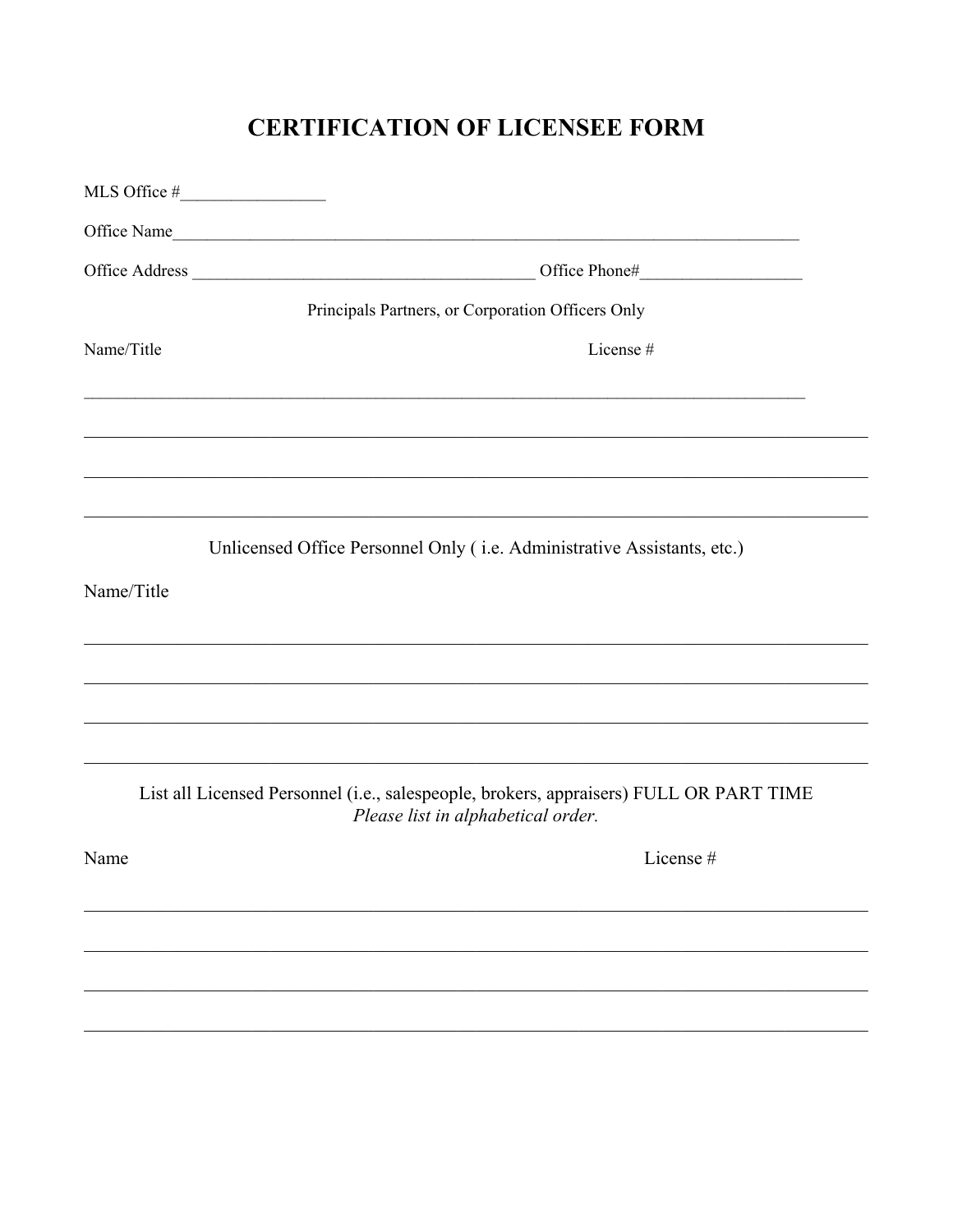Addendum to application for<br>Designated REALTOR® Membership<br>(continued) page 2

| I do hereby certified that this list is an accurate and complete roster of ALL PERSONS LICENSED IN<br>THIS OFFICE. |  |
|--------------------------------------------------------------------------------------------------------------------|--|

Designated REALTOR'S<sup>®</sup> Signature

Date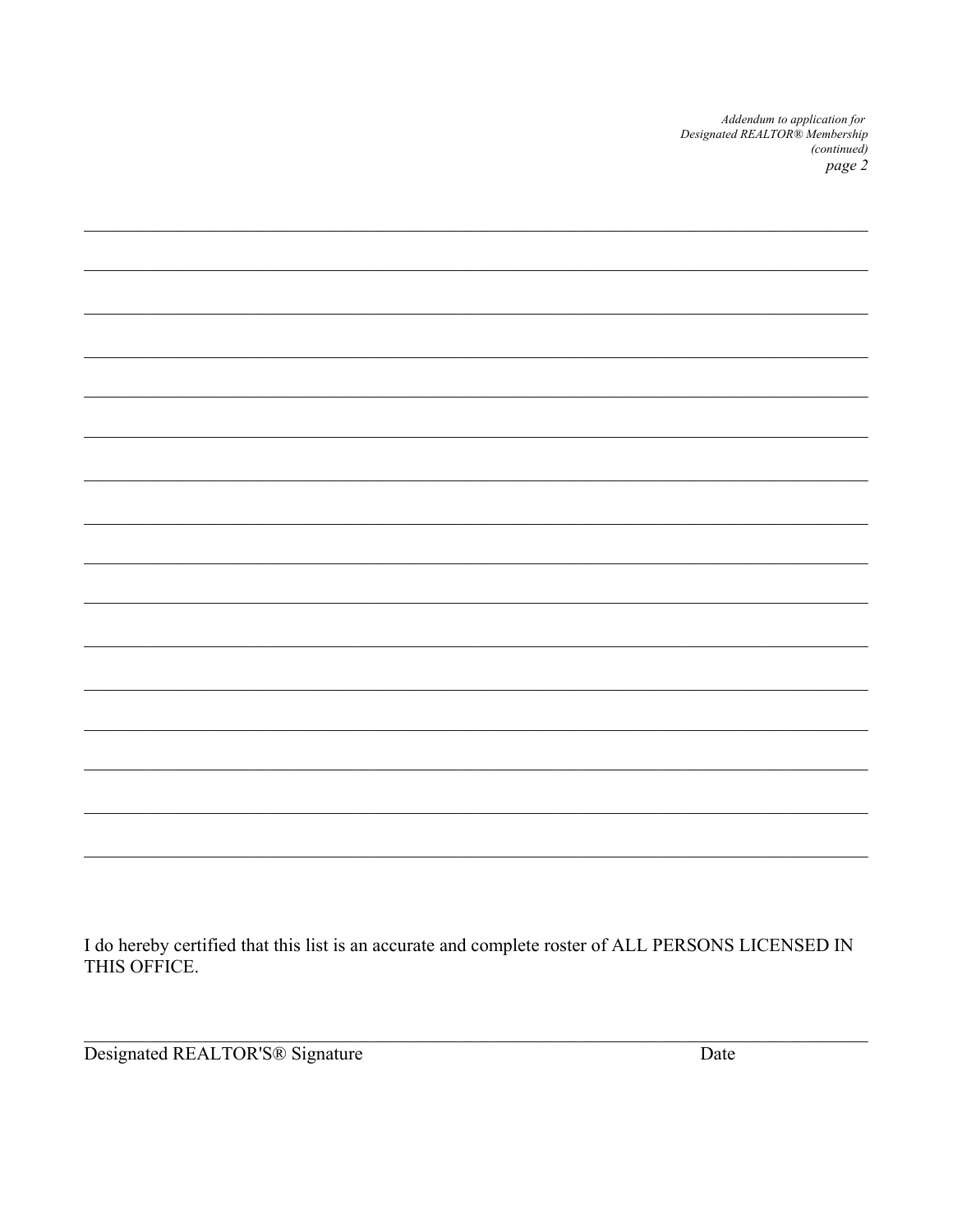*Addendum to application for Designated REALTOR® Membership CLF 11/95*

# **AFFIDAVIT OF ORGANIZATION**

### **PARTNERSHIP**

| (Name)                                                                                                                            | (Date)                   |
|-----------------------------------------------------------------------------------------------------------------------------------|--------------------------|
|                                                                                                                                   |                          |
| A CO-PARTNERSHIP ENGAGED IN THE BUSINESS.                                                                                         | (Company Name)           |
| HE/SHE FURTHER STATES THAT THE FOLLOWING NAMED PERSONS ARE MEMBERS OF SAID<br>PARTNERSHIPS:                                       |                          |
|                                                                                                                                   |                          |
| AND FURTHER STATES THAT THE FOLLOWING NAMED PERSONS HOLD LICENSE AND ACTIVELY<br>PARTICIPATE IN THE BUSINESS OF SUCH PARTNERSHIP: |                          |
|                                                                                                                                   |                          |
|                                                                                                                                   |                          |
|                                                                                                                                   |                          |
|                                                                                                                                   |                          |
|                                                                                                                                   |                          |
| SUBSCRIBED AND SWORN<br>BEFORE ME THIS DAY                                                                                        |                          |
|                                                                                                                                   | (Signature of Applicant) |
| NOTARY PUBLIC                                                                                                                     | $\overline{(Date)}$      |
| MY COMMISSION EXPIRES                                                                                                             |                          |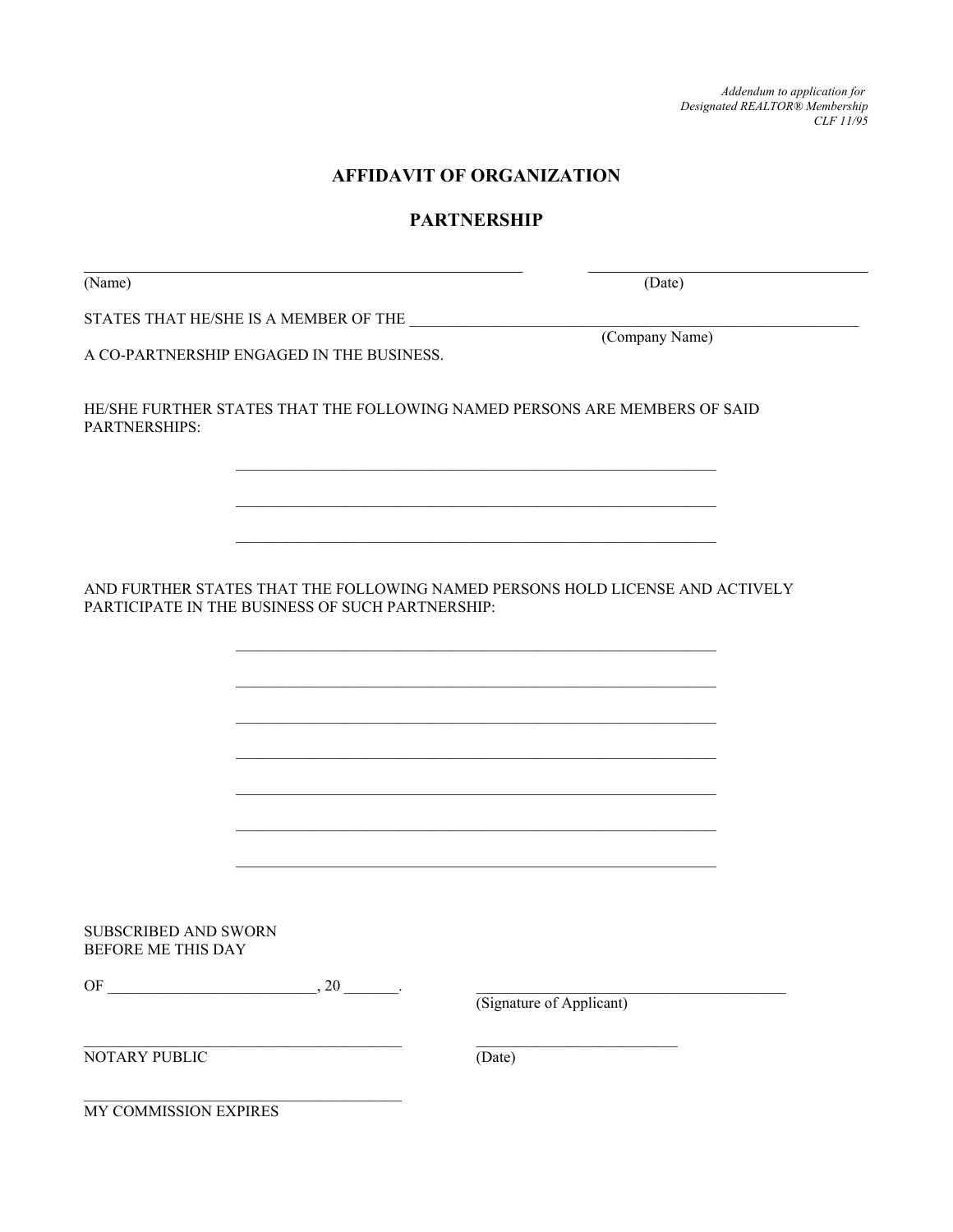# **AFFIDAVIT OF ORGANIZATION**

# **LIMITED LIABILITY CORPORATION (LLC)**

| (Name)                                                                               | (Date)                                                                                                                |
|--------------------------------------------------------------------------------------|-----------------------------------------------------------------------------------------------------------------------|
|                                                                                      |                                                                                                                       |
| LAWS OF THE STATE OF ILLINOIS.                                                       | A LIMITED LIABILITY CORPORATION DULY ORGANIZED AND EXISTING UNDER THE                                                 |
| PRINCIPALS, PARTNERS AND/OR TRUSTEES OF SAID CORPORATION.                            | HE/SHE FURTHER STATES THAT THE FOLLOWING NAMED PERSONS ARE THE OFFICERS,                                              |
| PRESIDENT                                                                            | <u> 1989 - Johann Harry Harry Harry Harry Harry Harry Harry Harry Harry Harry Harry Harry Harry Harry Harry Harry</u> |
|                                                                                      |                                                                                                                       |
|                                                                                      |                                                                                                                       |
|                                                                                      |                                                                                                                       |
|                                                                                      |                                                                                                                       |
|                                                                                      |                                                                                                                       |
|                                                                                      |                                                                                                                       |
|                                                                                      | PARTNER                                                                                                               |
| TRUSTEE                                                                              |                                                                                                                       |
|                                                                                      |                                                                                                                       |
| AND FURTHER STATES THAT THE FOLLOWING NAMED PERSONS HOLD<br><b>SUCH CORPORATION:</b> | BROKER/APPRAISER LICENSE(S) AND ACTIVELY PARTICIPATE IN THE BUSINESS OF                                               |
|                                                                                      |                                                                                                                       |
|                                                                                      |                                                                                                                       |
| <b>SUBSCRIBED AND SWORN</b><br><b>BEFORE ME THIS DAY</b>                             |                                                                                                                       |
|                                                                                      |                                                                                                                       |
|                                                                                      | (Signature of Applicant)                                                                                              |
| <b>NOTARY PUBLIC</b>                                                                 | (Date)                                                                                                                |
| MY COMMISSION EXPIRES                                                                |                                                                                                                       |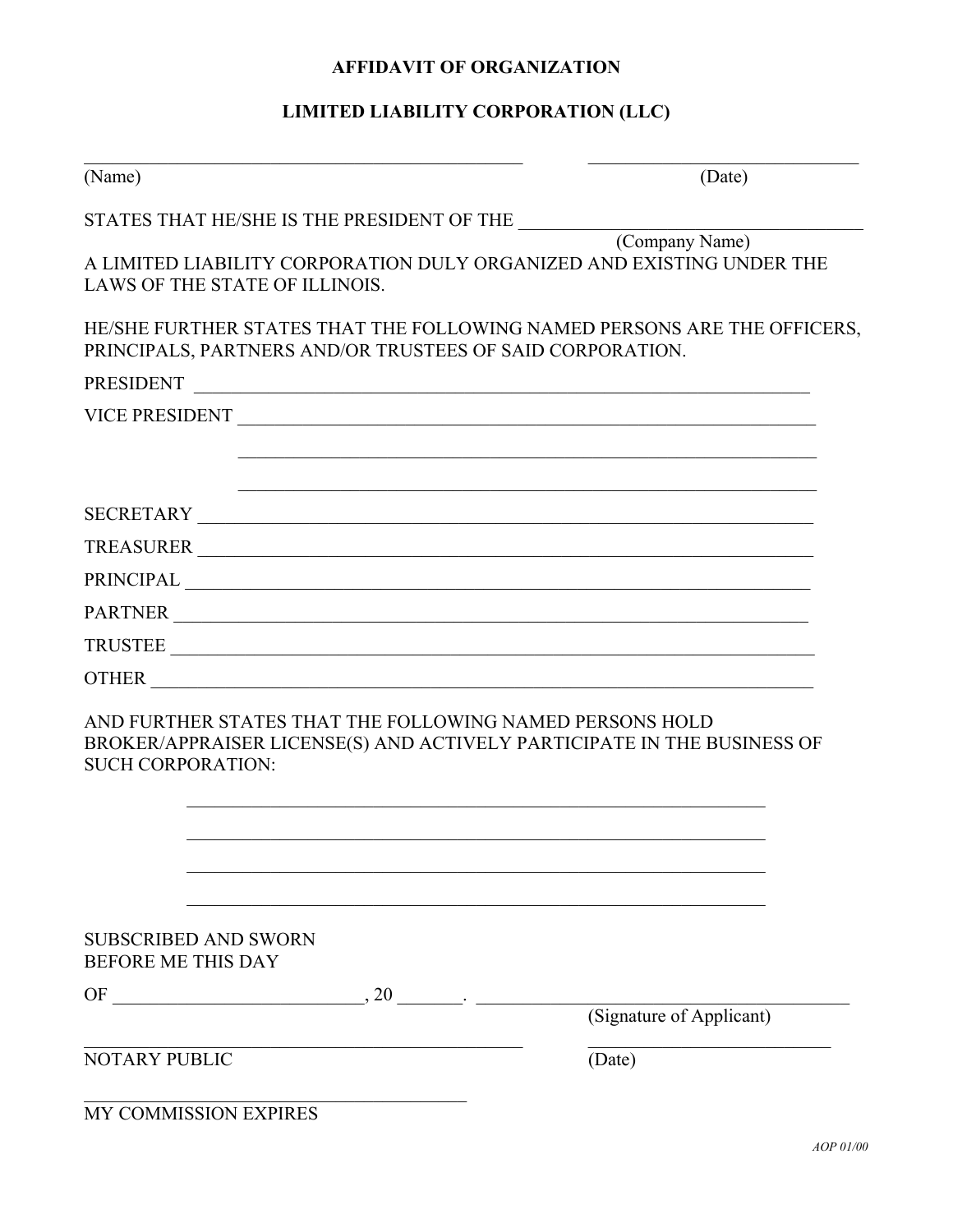# **AFFIDAVIT OF ORGANIZATION**

## **CORPORATE**

| (Name)                                                                                                                                                                                                                         | (Date)                                                                                                                                   |
|--------------------------------------------------------------------------------------------------------------------------------------------------------------------------------------------------------------------------------|------------------------------------------------------------------------------------------------------------------------------------------|
| STATES THAT HE/SHE IS THE PRESIDENT OF THE                                                                                                                                                                                     |                                                                                                                                          |
|                                                                                                                                                                                                                                | $\frac{(\text{Compary Name})}{\sum_{n=1}^{\infty}$<br>A CORPORATION DULY ORGANIZED AND EXISTING UNDER THE LAWS OF THE STATE OF ILLINOIS. |
| PARTNERS AND/OR TRUSTEES OF SAID CORPORATION.                                                                                                                                                                                  | HE/SHE FURTHER STATES THAT THE FOLLOWING NAMED PERSONS ARE THE OFFICERS, PRINCIPLES,                                                     |
| PRESIDENT                                                                                                                                                                                                                      |                                                                                                                                          |
| VICE PRESIDENT                                                                                                                                                                                                                 |                                                                                                                                          |
|                                                                                                                                                                                                                                |                                                                                                                                          |
|                                                                                                                                                                                                                                |                                                                                                                                          |
|                                                                                                                                                                                                                                |                                                                                                                                          |
|                                                                                                                                                                                                                                |                                                                                                                                          |
|                                                                                                                                                                                                                                |                                                                                                                                          |
| PARTNER                                                                                                                                                                                                                        |                                                                                                                                          |
|                                                                                                                                                                                                                                |                                                                                                                                          |
| OTHER COMMUNICATION CONTRACT OF THE CONTRACT OF THE CONTRACT OF THE CONTRACT OF THE CONTRACT OF THE CONTRACT OF THE CONTRACT OF THE CONTRACT OF THE CONTRACT OF THE CONTRACT OF THE CONTRACT OF THE CONTRACT OF THE CONTRACT O |                                                                                                                                          |
| AND ACTIVELY PARTICIPATE IN THE BUSINESS OF SUCH CORPORATION:                                                                                                                                                                  | AND FURTHER STATES THAT THE FOLLOWING NAMED PERSONS HOLD BROKER/APPRAISER LICENSE(S)                                                     |
| <u> 1989 - Johann Stoff, deutscher Stoff, der Stoff, der Stoff, der Stoff, der Stoff, der Stoff, der Stoff, der S</u>                                                                                                          |                                                                                                                                          |
| <b>SUBSCRIBED AND SWORN</b><br>BEFORE ME THIS DAY                                                                                                                                                                              |                                                                                                                                          |
|                                                                                                                                                                                                                                | (Signature of Applicant)                                                                                                                 |
| NOTARY PUBLIC                                                                                                                                                                                                                  | (Date)                                                                                                                                   |
| MY COMMISSION EXPIRES                                                                                                                                                                                                          |                                                                                                                                          |

*AOP 01/00*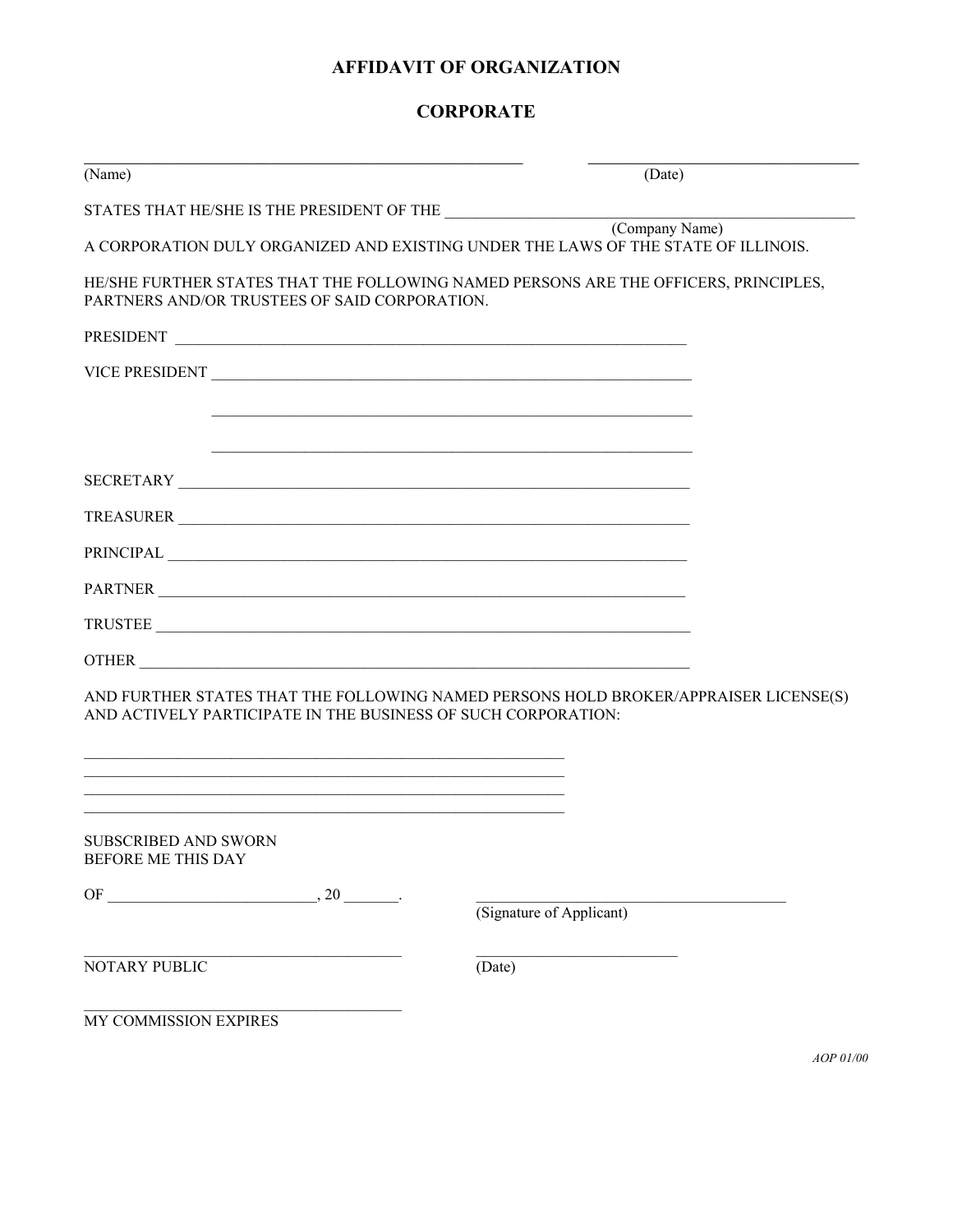### **AFFIDAVIT OF ORGANIZATION**

### **SOLE OWNERSHIP**

 $\mathcal{L}_\text{max} = \mathcal{L}_\text{max} = \mathcal{L}_\text{max} = \mathcal{L}_\text{max} = \mathcal{L}_\text{max} = \mathcal{L}_\text{max} = \mathcal{L}_\text{max} = \mathcal{L}_\text{max} = \mathcal{L}_\text{max} = \mathcal{L}_\text{max} = \mathcal{L}_\text{max} = \mathcal{L}_\text{max} = \mathcal{L}_\text{max} = \mathcal{L}_\text{max} = \mathcal{L}_\text{max} = \mathcal{L}_\text{max} = \mathcal{L}_\text{max} = \mathcal{L}_\text{max} = \mathcal{$ 

(Name) (Date)

STATES THAT HE/SHE IS THE SOLE OWNER OF THE BUSINESS KNOWN AS:

 $\mathcal{L}_\text{max}$  and  $\mathcal{L}_\text{max}$  and  $\mathcal{L}_\text{max}$  and  $\mathcal{L}_\text{max}$  and  $\mathcal{L}_\text{max}$  and  $\mathcal{L}_\text{max}$  and  $\mathcal{L}_\text{max}$ 

AND THAT NO OTHER PERSON, OR PERSONS, HAVE AN INTEREST IN SAID BUSINESS

SUBSCRIBED AND SWORN BEFORE ME THIS DAY

OF \_\_\_\_\_\_\_\_\_\_\_\_\_\_\_\_\_\_\_\_\_\_\_\_\_\_\_, 20 \_\_\_\_\_\_\_. \_\_\_\_\_\_\_\_\_\_\_\_\_\_\_\_\_\_\_\_\_\_\_\_\_\_\_\_\_\_\_\_\_\_\_\_\_\_\_\_

(Signature of Applicant)

NOTARY PUBLIC (Date)

MY COMMISSION EXPIRES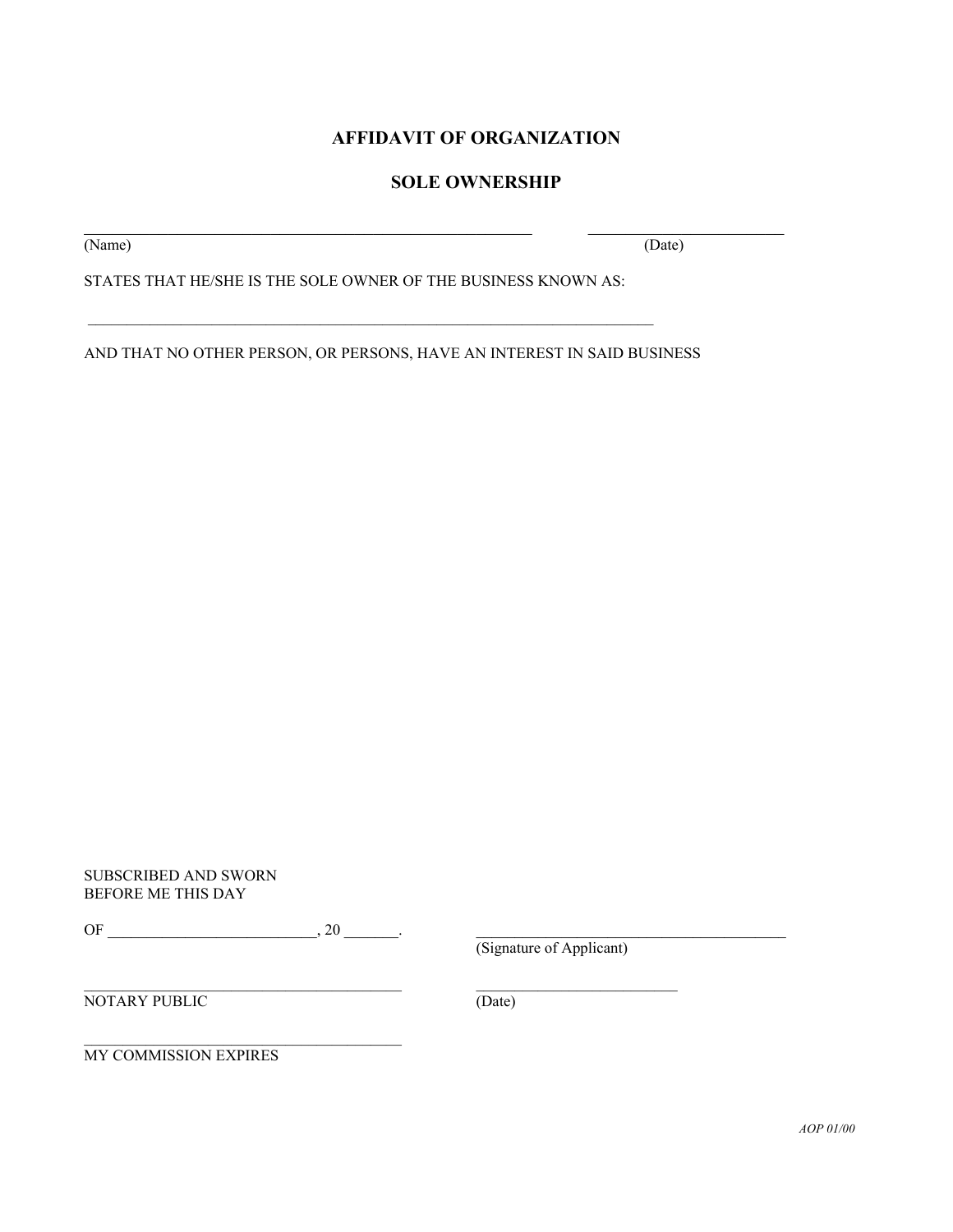# **Multiple Listing Service Activation Form**

PASSWORD **Example 20** 

(4 digits only)

Home Phone No.  $\frac{1}{\sqrt{2}}$ 

Please begin my MLS services:

Effective  $\frac{1}{\sqrt{2\pi}}$ 

(Date)

 Signature of MLS Participant (Designated REALTOR®/Managing Broker)

 $\mathcal{L}_\text{max}$  and  $\mathcal{L}_\text{max}$  and  $\mathcal{L}_\text{max}$  and  $\mathcal{L}_\text{max}$  and  $\mathcal{L}_\text{max}$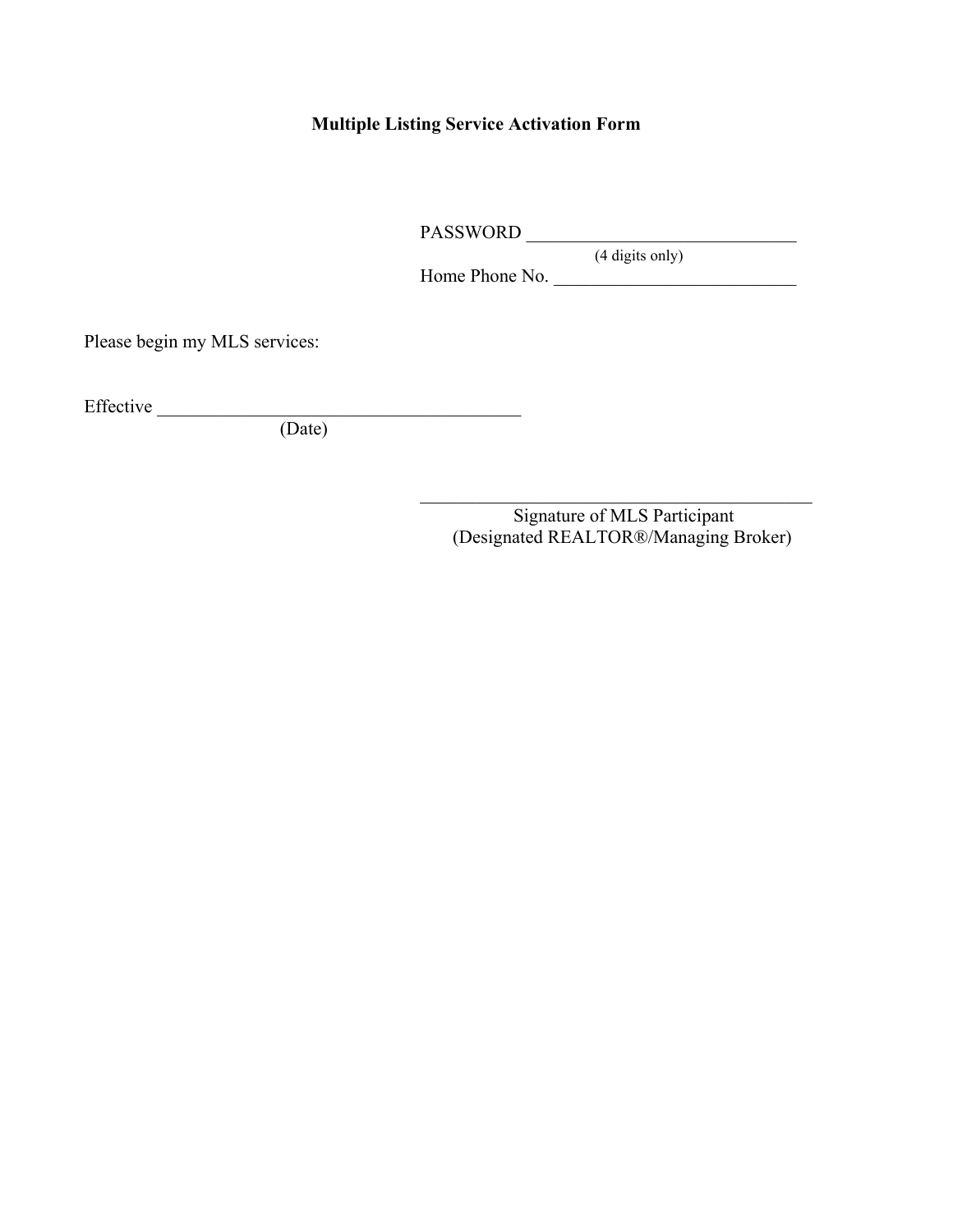# **Capital Area REALTORS®**

# **Multiple Listing Service Affidavit**

As an active member in good standing of the Capital Area REALTORS®, Inc., I hereby elect to become a member of the Regional Multiple Listing Alliance, LLC, and herewith enclose \$1000.00 as payment of my application fee.

I also agree to abide by the Rules & Regulations that are established by the Regional Multiple Listing Alliance, LLC, as from time to time amended.

| (Signature)    |        | (Date)       |       |
|----------------|--------|--------------|-------|
| (Company Name) |        |              |       |
| (Address)      | (City) |              | (Zip) |
| (Office Phone) |        | (Home Phone) |       |